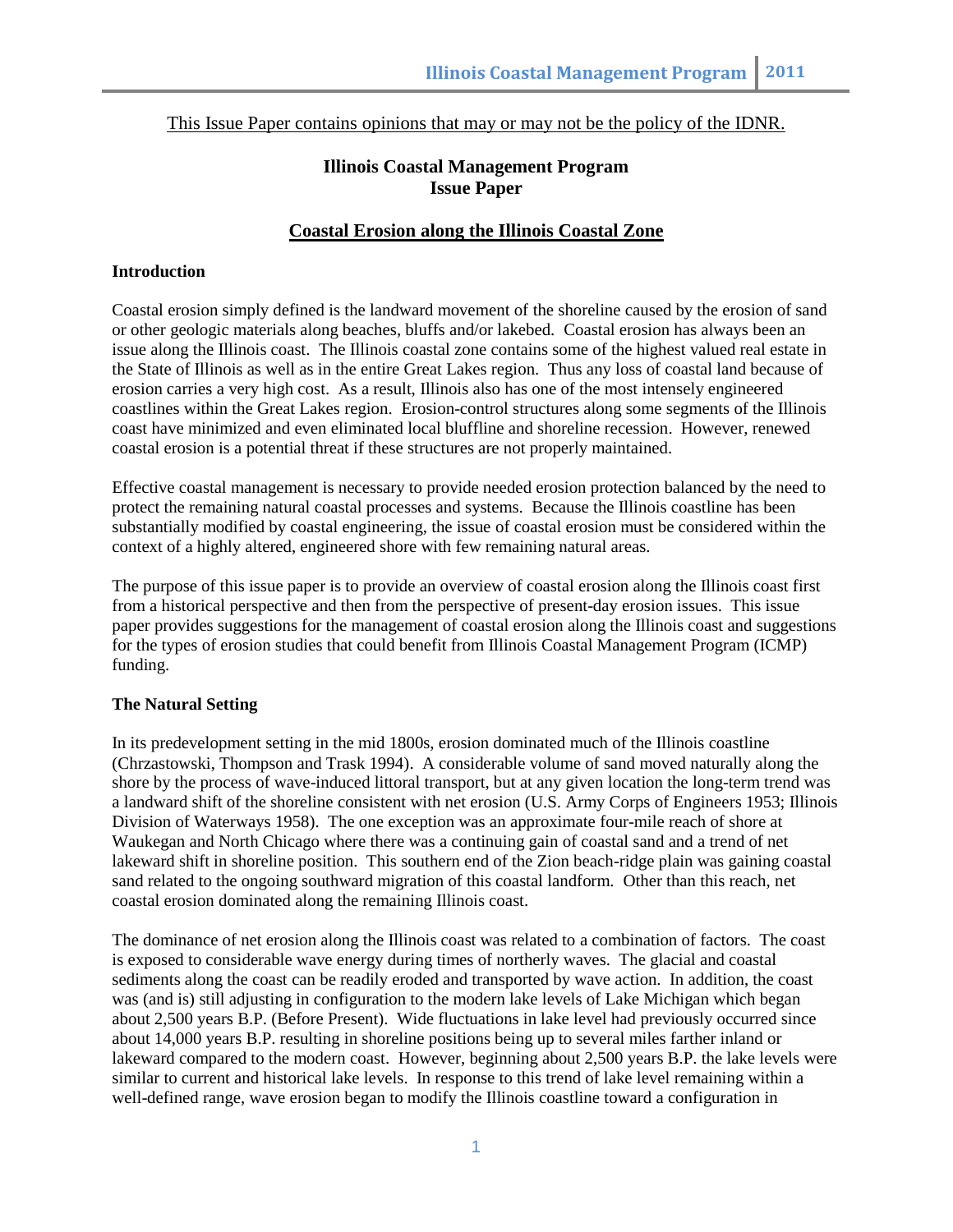equilibrium with that lake level. Through historical time the trend in coastal change, where unimpeded, is for the coast to erode inland. The result has been erosion and a net loss of sediment from the coast, and a net recession of shoreline and bluff line.

### **Human Influence on Coastal Erosion**

### Historical Perspectives

Although erosion was the natural and predominant trend along the Illinois coast in the natural setting, human activity along the coast has altered coastal processes and accelerated coastal erosion due to the introduction of shore structures that interrupted the natural southward net transport of littoral sand. The earliest human influence on coastal erosion related to the interruption of littoral sand passing the mouth of the Chicago River. Jetties built in the 1830s at the river mouth resulted in the trapping of sand on the north (updrift) side of the river mouth and a deprivation of sand along the shore on the south (downdrift) side of the river mouth (Chrzastowski 1991; Rosenbaum 1981). By the 1850s, shore protection was needed to prevent shoreline recession from threatening Michigan Avenue along what is now the west side of Grant Park. The stage was set for the eventual lake filling to construct Grant Park. With time, the sand deprivation and resulting shore erosion was felt farther southward. This erosion and its threat to the Illinois Central Railroad was one factor contributing to the lake filling for constructing Burnham Park.

Coastal erosion related to the artificial blockage of littoral sediment has also occurred on the northern part of the Illinois coast resulting from the construction of the harbor jetties at Waukegan Harbor and the breakwaters for the U.S. Navy"s Great Lakes Harbor. The history of harbor construction at Waukegan dates from the 1880s, but the harbor jetties did not attain their present configuration until 1906. Subsequent downdrift shore erosion can be attributed to the sand blockage, but the major erosional response has been the reduction of sand cover across the lake bottom south of the harbor where several feet of sand loss has been documented (Chrzastowski and Trask 1995). The breakwaters for Great Lakes Harbor were completed in 1923. Since that time, sand has been trapped against the north breakwater as well as inside the northern half of the harbor by storm waves transporting sand over the low crest of the north breakwater. The sand deprivation to the shore south of the Great Lakes Harbor has been a major factor in erosion along the shore of Lake Bluff and to a lesser extent along the shore farther south (Chrzastowski and Trask 1995).

The entrance area of Waukegan Harbor is a place of persistent lake-bottom sand accretion that requires routine dredging to maintain desired water depths for navigation. Since 1982 sand dredged from the harbor entrance channel has been placed in shallow water either south of the harbor or north of the harbor along the North Unit of Illinois Beach State Park. Thus, this sand has been maintained within the littoral system. However, prior to 1982, sand captured in this dredging was disposed into deep water 2.5 miles offshore. This former practice of permanent removal of sand from the coastal system was a serious detriment to the coastal sand budget. Between 1889 and 1982 approximately 2.5 million cubic yards of sand was removed from the Illinois shore in this manner (Chrzastowski and Trask 1995).

#### Present-day Perspectives

The process of coastal erosion along the Illinois coast has been largely transformed from one of eroding bluff faces and receding shorelines to one with relatively stable bluffs and fixed shoreline positions. Much of the coastline has been altered to protect property threatened by coastal erosion and to maintain commercial navigation. These alterations include the construction of large structures to protect harbors and adjacent commercial infrastructure, dredging of channels to maintain commercial and recreational navigation, and the emplacement of erosion-control structures to protect both private and public property.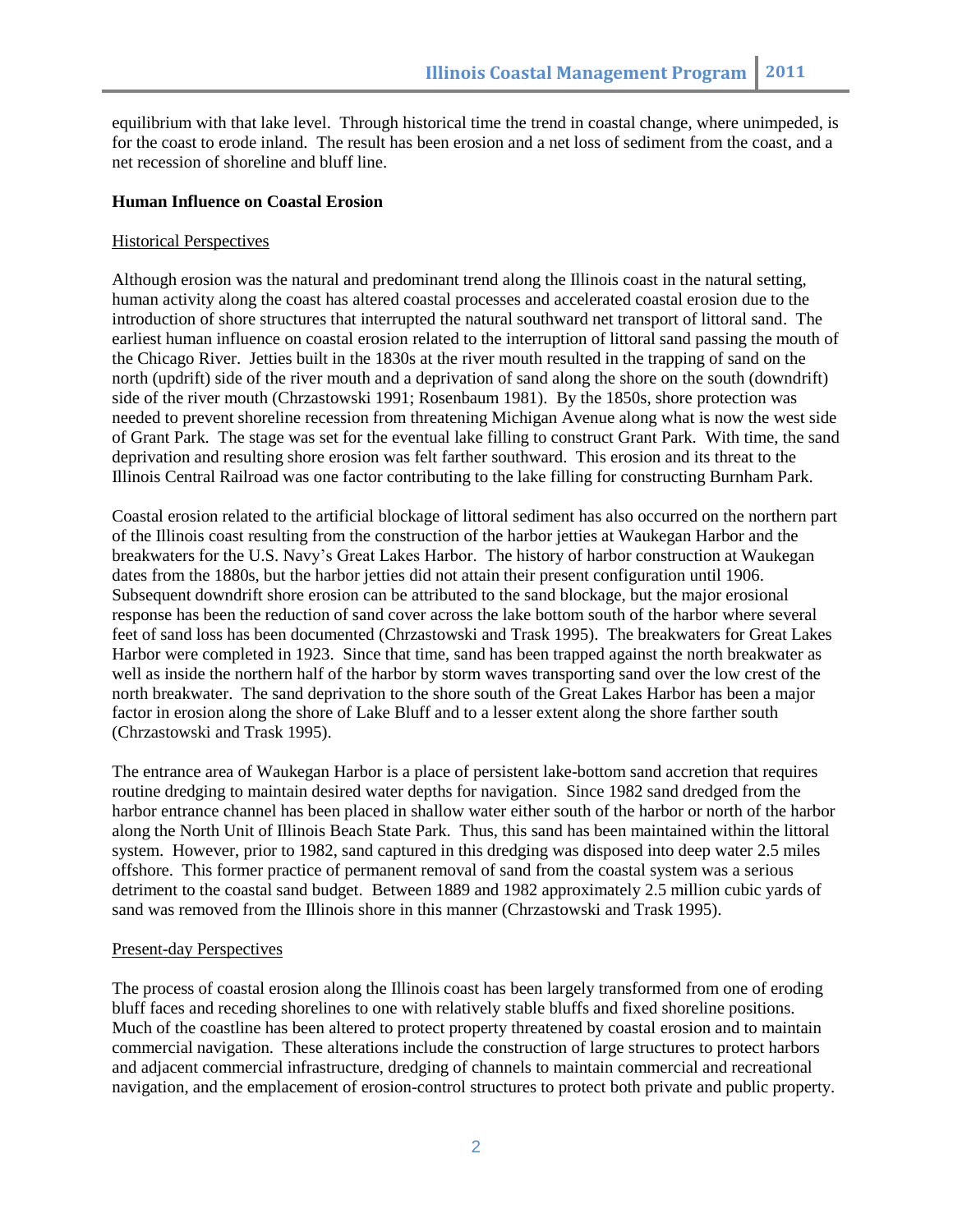The net effect of this engineering has been to alter the natural coastal processes that create and maintain the beaches, dunes, and bluffs that once existed in a natural state along the Illinois coastline. For example, shore protection structures, such as jetties, bulkheads, breakwaters, groins, and revetments, produce a measurable impact on the shoreline that extends for many times their length (*e.g.,* Dean and Work 1993, Kraus 1988, Komar 1976, O"Brien and Johnson 1980, Shabica and Pranschke 1994, Nairn and Parson 1995, Parson, Morang and Nairn 1996, Nairn and Willis 2002). Structures built to reduce bluff recession can typically succeed in that role, but over the long-term, the structures may lead to the reduction or elimination of beaches, the loss of nearshore sand substrates, and an increase in lakebed erosion which leads to increased water depths in nearshore areas.

If shore-normal structures such as groins or jetties are allowed to trap and accumulate littoral sediments on their updrift side, the structure thereby eliminates those sediments from the active littoral system. Water depths become shallower updrift of these structures and eventually littoral sand may be diverted offshore into deeper water. The downdrift reduction in available sediment supply results in a loss of protective sand cover, accelerates nearshore lakebed erosion, increases nearshore water depth and incident wave energy impinging on the shoreline. Downdrift beaches become thinner and narrower, and rates of bluff-recession increase. These effects are initially local, but long-term permanent reductions in littoral sediment supplies can impact much of the downdrift shore.

Since the 1980s in Illinois, the State (IDNR) and Federal (U.S. Army Corps of Engineers) permitting of any structures or shore facility having the potential to trap littoral sand requires a calculation of the sand retention by a structure and a pre-mitigation emplacement of this sand volume plus an additional 20 percent as an uncertainty factor. This permit requirement minimizes the potential negative downdrift impacts of shore structures. Thus, the potential for entrapment of littoral sand and adverse downdrift impact is no longer unmitigated as it was prior to this permit requirement.

Along the bluff coast from Waukegan south to Glencoe (and to a lesser extent southward to north Evanston) shore-parallel structures such as revetments, bulkheads and seawalls have been built along the toe of the bluffs to prevent bluff erosion. By preventing bluff erosion, these structures contribute to reduced availability of sand and gravel that would otherwise help to nourish and maintain the beaches. In the natural setting, bluff erosion was the primary supply of new sand to the coastal system (Colman and Foster 1994).

The property investment that has been made along the North Shore makes it unrealistic that we can ever return to a setting of unimpeded eroding coastal bluffs. However, the elimination of sediment supply from bluff erosion has contributed to reduced sand volume along the North Shore. Simply said, there has been a trade-off of halting bluff erosion but accelerating beach erosion.

Multi-decade comparisons of beach and nearshore profiles and measurement of sand thickness have documented a long-term trend of sand loss resulting in the beach and nearshore consisting of a thinner and narrower lens of sand (Shabica and Pranschke 1994). Shore-parallel structures may also locally concentrate wave energy in the nearshore zone (through reflection and/or refraction) thereby promoting the loss of sand cover and accelerating nearshore lakebed erosion. Field data in other Great Lakes states has shown that a loss of sand cover will typically result in a thin lag deposit of coarse sand, gravel, and cobble-size material over an indurated cohesive clay or bedrock substrate (Nairn and Willis 2002, Meadows *et al.* 2005).

One of the seasonal factors of coastal erosion is ice. A nearshore ice complex can protect the shore from direct wave impact during winter storms. However, when the ice is broken into blocks and chunks, wavethrusted ice can act as battering rams and damage shore structures. When the lakeward edge of a nearshore ice complex is impacted by waves, some of the wave energy is directed downward which can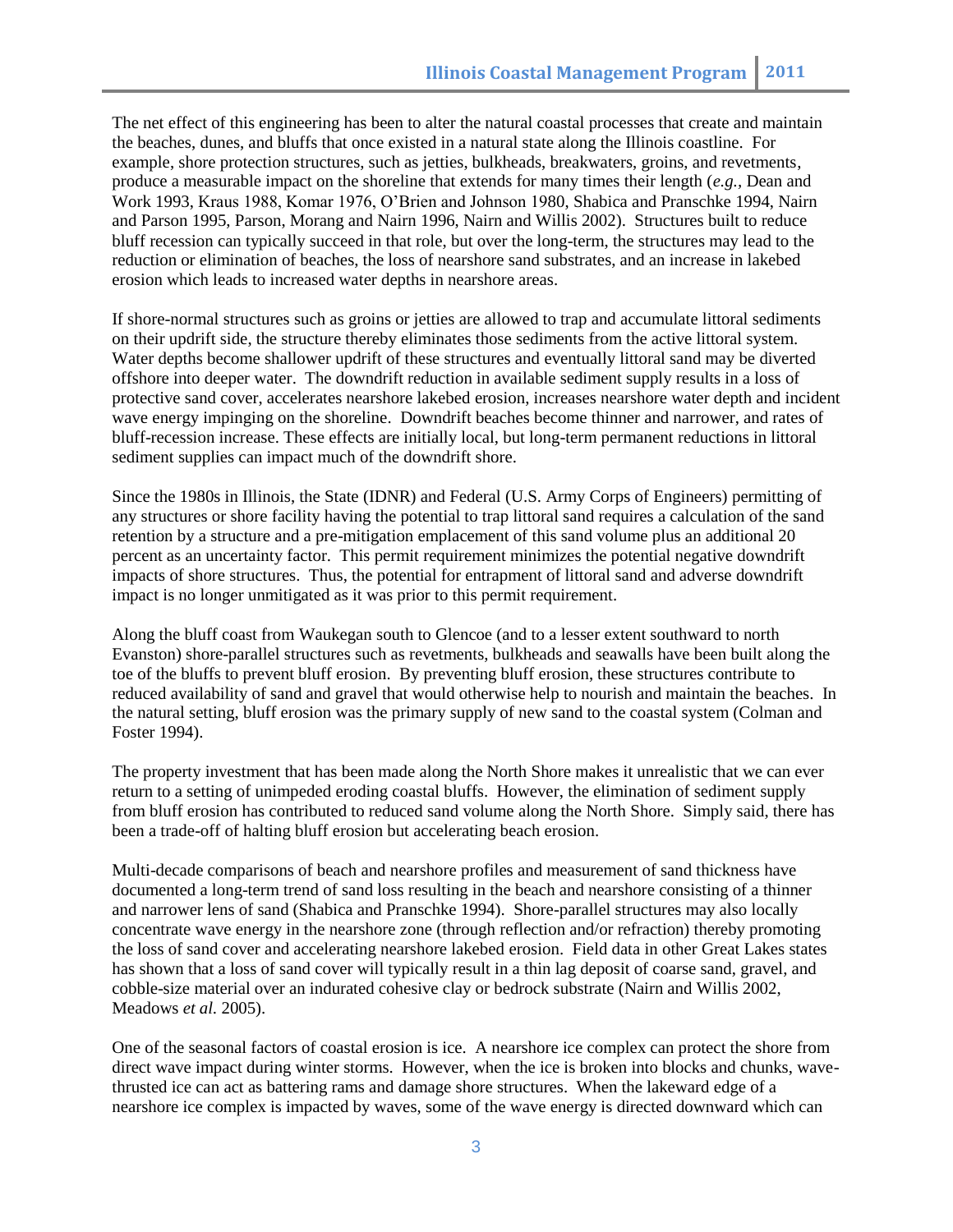cause erosion on the lake bottom. The wave turbulence can cause sand to be thrown up onto the ice to become part of the ice complex. As the ice breaks up, this incorporated sand can be rafted away and permanently lost from the nearshore area where it originated (Barnes *et al.* 1994).

#### **Geographic Variance of Illinois Coastal Erosion**

Coastal erosion along the Illinois coast does not have a single nature but instead has different facets related to setting. This relates to varying degrees of coastal engineering in the different coastal settings as well as to coastal geology. The following discussion of coastal erosion is divided as follows progressing from north to south.

- 1) Illinois Beach State Park
- 2) Waukegan and North Chicago
- 3) Great Lakes Naval Training Center
- 4) High bluff coast (Lake Bluff to Glencoe)
- 5) Low bluff coast (Glencoe to Wilmette)
- 6) Chicago and Evanston coast
- 7) Nearshore lake bottom

### **Illinois Beach State Park**

Nowhere along the Illinois coast is the potential for shoreline recession greater than along the unarmored segments of shoreline at Illinois Beach State Park. The most severe long-term shoreline recession along the Illinois coast is documented in the state park North Unit averaging 10 feet per year (Jennings 1990). The erosion process at the park relates to the long-term southward migration of this coastal sand plain by erosion along its northern reach and accretion along its southern reach. Shore erosion along the North Unit of the park provides a littoral sand supply that nourishes the beach along the South Unit. If all North Unit erosion was halted, the South Unit shore would be deprived of sand supply and would begin to experience net erosion.

The erosion issues at the park are thoroughly discussed in a separate Issue Paper addressing this as an area of particular concern. The uniqueness of the park setting, the habitat that the park provides and the popularity of the park are all factors that demand effective stewardship of the park (Illinois Department of Natural Resources 2001). Coastal erosion is a primary coastal management issue at the park. The erosion issue is more immediate and long-term than any other location along the Illinois coast.

#### **Waukegan and North Chicago**

The Waukegan shore north of Waukegan Harbor has the benefit of sand retention by the north jetty and north breakwater of Waukegan Harbor as well as the abundant sand supply from the north caused by erosion along the state park shore. Maintenance dredging occurs at the entrance to Waukegan Harbor as well as in the cooling water channel at the Midwest Generation Waukegan Generating Station. If sand dredged from these locations is not returned to the littoral stream, this results in a permanent reduction in littoral sand volume in the Illinois coastal system. How the sand is managed from these two dredge sites are critical coastal management issues.

The shore south of Waukegan Marina and continuing south for approximately two miles is primarily an armored shore of rubble-mound revetment with no beach. This is a narrow, southern appendage of the Zion beach-ridge plain and was the leading edge of the southward advancing plain prior to the construction of Waukegan Harbor. Armoring of this shore is essential for erosion control. Foss Park in North Chicago includes a high bluff that requires sound management practices to minimize erosion or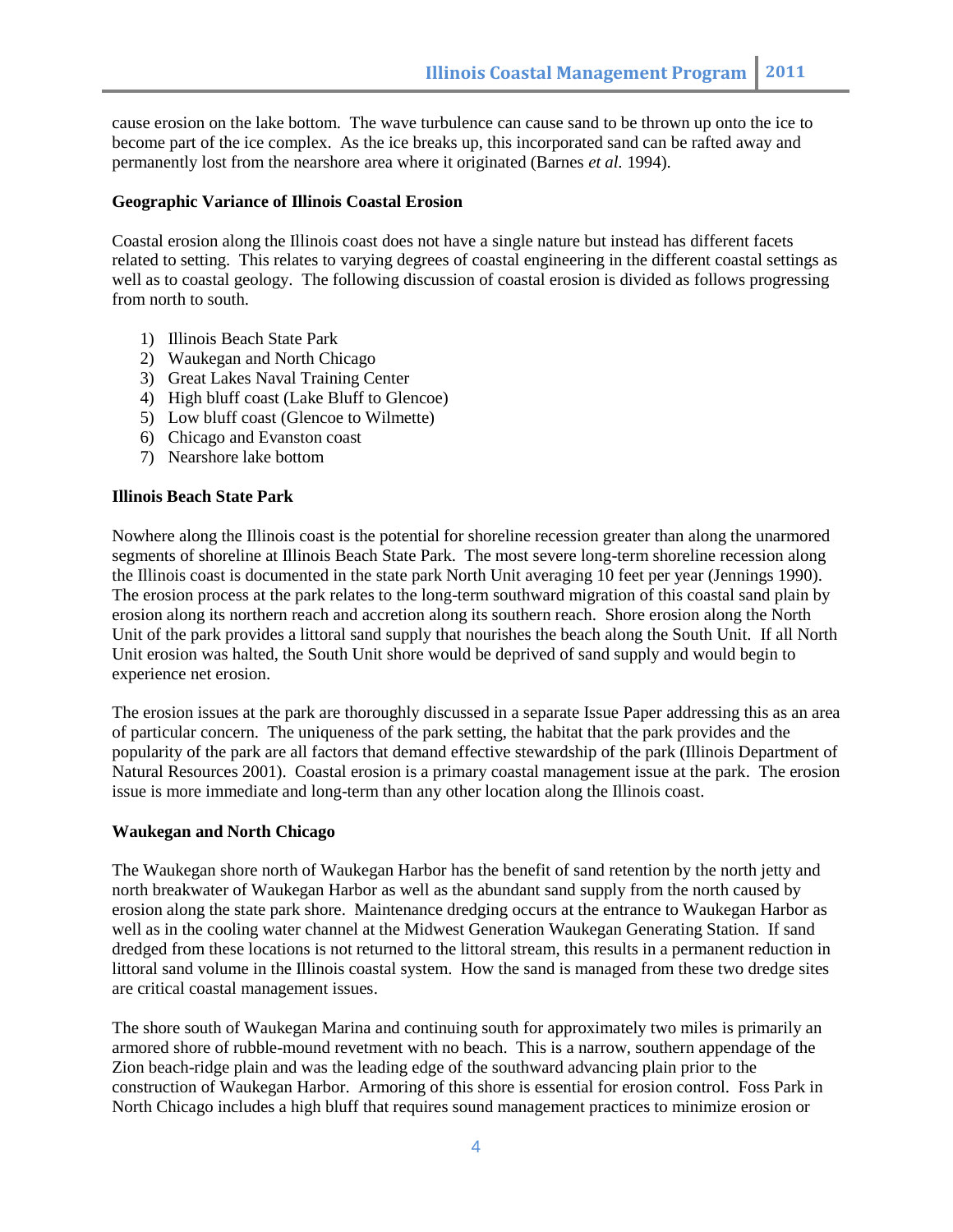instability. The potential for bluff erosion is most severe at the north end of the park lakeshore where the beach is narrowest. The majority of the park lakeshore has the advantage of a broad beach that is retained by a headland formed by a water plant to the south of the park.

## **Great Lakes Naval Training Center**

All federal land and coastal area that is part of the Great Lakes Naval Training Center is exempt from the ICMP. However, at the discretion of the U.S. Navy, land management at the Naval Training Center could be done such that it is compatible and beneficial to coastal management along the Illinois coast. Sand that has historically been trapped by Great Lakes Harbor is a potential sand resource that could mitigate beach and nearshore erosional trends along the North Shore coast to the south (downdrift) of the harbor. Sand that is dredged and meets necessary environmental parameters could be reintroduced to the littoral transport.

## **High Bluff Coast (Lake Bluff to Glencoe)**

The bluffs of the Illinois coast were essentially all in an erosional state in the late 1800s and early 1900s. As land continued to be developed above the bluff slopes, it became necessary to armor the bluffs to arrest erosion and prevent loss of land and the threat of property damage. By the late 1900s, nearly all of the bluff erosion along the Illinois coast had been contained. For example, many segments of the high bluffs that had serious erosion as recently as the 1970s are now stable and vegetated. Where beaches have been adequately protected and/or engineered with groins, headlands or breakwaters as a means to retain beach sand, times of high lake levels may have the lower beach submerged causing reduced beach width, but as lake level declines the beach width can be restored and there may be minimal net change to the beach profile.

A key factor in containing the bluff erosion has been to eliminate wave action intercepting the bluff toe and contributing to undermining of the bluff face, which can ultimately lead to failure along the bluff slope. Stopping the bluff erosion along the Illinois coast has been achieved by constructing bulkheads, revetments, or seawalls along the toe of the bluffs, or building groins or other beach-retention structures to hold beaches that prevent or diminish wave impact along the bluff toe. The North Shore coast is dominated by a variety of shore-protection structures along the bluff toe. There is also a nearly continuous array of various design groins and other shore-perpendicular structures that are intended to hold beach sand (Keefe 2002; Shabica *et. al* 2004). This coastal infrastructure serves a purpose in erosion defense. However, there is variance in the effectiveness, usefulness, durability, and aesthetics of these structures. Some are well designed and functioning properly, some are less well designed, and some have deteriorated to the point of being of minimal use. A continuing issue for coastal stewardship is the maintenance, update and renewal of this shore-protection infrastructure.

Breakwater-contained beaches at the municipal lakeshore parks in Lake Bluff (Sunrise Beach) and Lake Forest (Forest Park Beach) provide models of beach design that provide shore protection, allow bypass of littoral sand, and create a recreational beach where a beach may otherwise be limited in extent or may not exist. These engineered beach systems are well suited for erosion defense along this bluff coast. Maintenance dredging at the boat launch facilities at Forest Park Beach and at Central Street Beach in Highland Park needs to return sand to the littoral transport.

#### **Low Bluff Coast (Glencoe to Wilmette)**

Erosion defense at the toe of the low bluffs from Glencoe south to Wilmette is necessary to arrest bluff recession as along the high bluffs to the north. Erosion defense can be with shore-parallel structures (revetments, bulkheads) along the bluff toe, or by maintaining beaches held by groins or breakwaters. As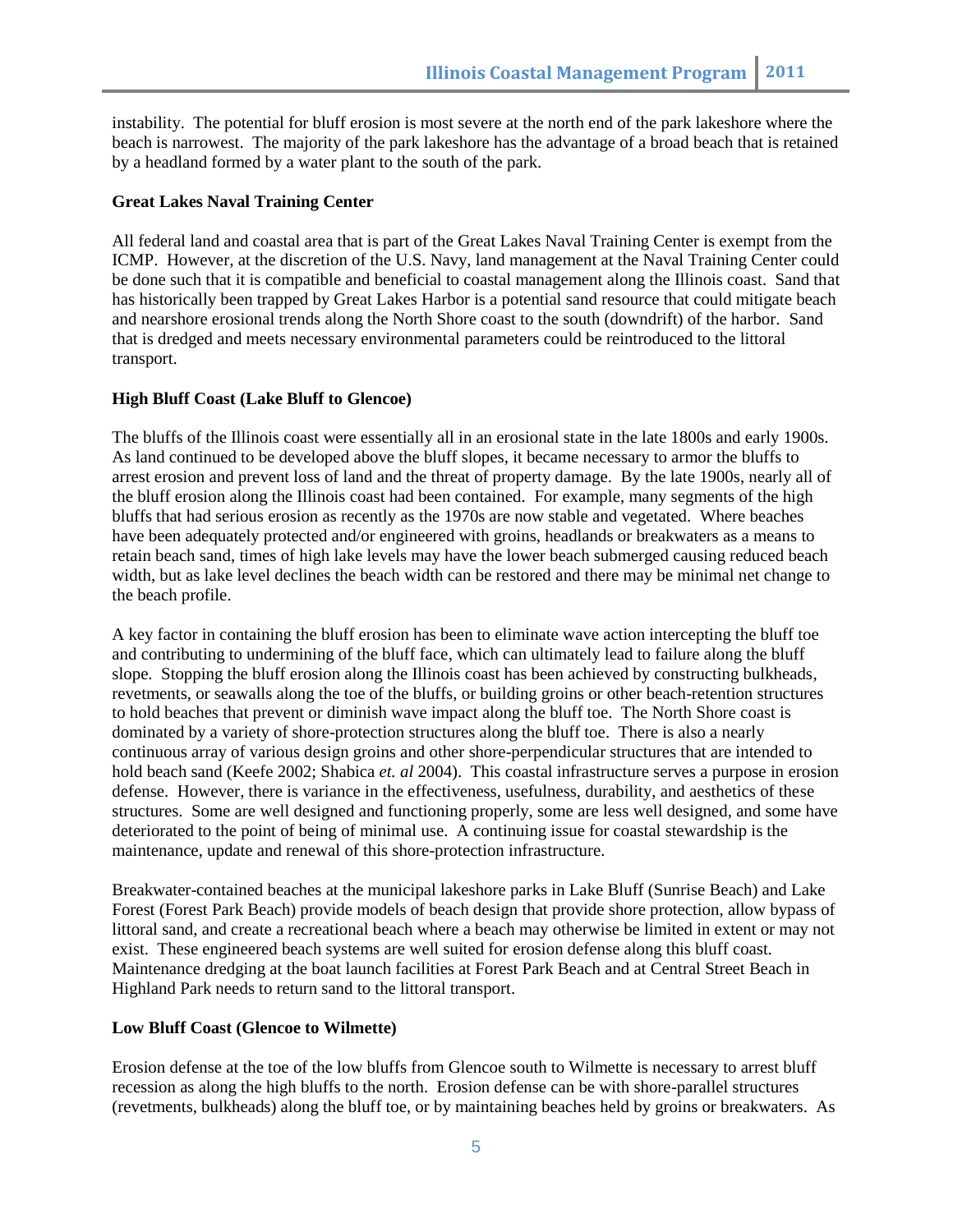along the high bluffs, maintenance, updates and replacement of the shore-protection infrastructure are a continuing coastal stewardship issue.

The entrance to Wilmette Harbor is a trap for littoral sand and requires maintenance dredging. Dredged sand that meets environmental parameters needs to be returned to the littoral transport. The prominent change in shoreline orientation that occurs in the vicinity of the Wilmette Harbor entrance makes it imperative that no action is taken that might contribute to a deflection of littoral sand to the offshore area. Such a deflection would compromise the benefit of the sand for erosion defense or mitigation.

#### **Evanston and Chicago Coast**

The Evanston coast north of Northwestern University has low-bluffs and has needs for erosion defense along the bluff toe comparable to the Wilmette shore to the north. Maintenance, updates and replacement of the shore-protection infrastructure are important for sound coastal stewardship.

South of Northwestern University, and continuing south along the Chicago lakeshore to the Illinois-Indiana state line, the upland has a gentle slope to the lakeshore without any coastal bluffs. This blufffree reach is divisible into two different coastal settings. The Evanston and far north Chicago lakeshore (north of Ardmore - Hollywood Avenue Beach) has a shoreline at or near the pre-development location. South of Hollywood Avenue the shore has been substantially altered by lakefilling.

Along the northern, non-fill lakeshore, shore-parallel structures are locally important to protect the upland from wave impact and wave-induced erosion during times of high lake level. Rubble-mound revetments along most of the Evanston lakeshore parks provide such erosion protection. Shore-parallel structures along the far north Chicago lakeshore consist of a variety of design bulkheads and revetments. Groinheld beaches provide additional shore protection for the Evanston and Chicago far north lakeshore, as well as provide recreational beaches. Erosion defense is critical along this reach in order to protect the nearby arterial and secondary streets, neighborhood lakeshore parks, and the high-density lakeshore residential properties. Emergency erosion defense was necessary during the record high lake level of 1986 resulting in the construction of rubble-mound breakwaters to protect the Chicago beaches at Fargo Avenue Park, Jarvis Avenue Park and Lane Park.

Chicago"s lakefill coast begins at Ardmore-Hollywood Avenue Beach and is essentially continuous to the Indiana state line with the exception of a short reach on Chicago's south lakeshore between  $71<sup>st</sup>$  and  $75<sup>th</sup>$ Streets. The made land of the Chicago lakeshore resulted from filling between the shoreline that existed in pre-development time and a designed shoreline position that is hundreds to thousands of feet lakeward. At Montrose and Wilson Avenues on Chicago"s north lakeshore, the present shoreline is nearly three quarters of a mile lakeward of the natural shoreline position. Along much of the made land the water depth is in the range of six to 10 feet, but depths as much as 18 to 20 feet occur along the east end of the lakefill land at Montrose Avenue.

Revetments and bulkheads protect the lakeward edge of the filled land of the Chicago lakeshore. Stone placed as toe protection along the lake-bottom edge of these structures protect the lake bottom from erosion that would otherwise occur by the downward-deflected energy of incoming waves. The coastal erosion that can occur along the made land of the Chicago lakeshore has several variations.

1) Revetment Deterioration: Wave impact, ice impact, changing lake levels and freeze-thaw action can all contribute to a deterioration of the revetments and bulkheads along the Chicago lakefront. A first generation of timber and stone revetments, most built between 1920 and 1940, were seriously deteriorated by the late 1980s (Chicago Shoreline Protection Commission 1988). This led to the construction of a second generation of revetments built with steel sheetpile and formed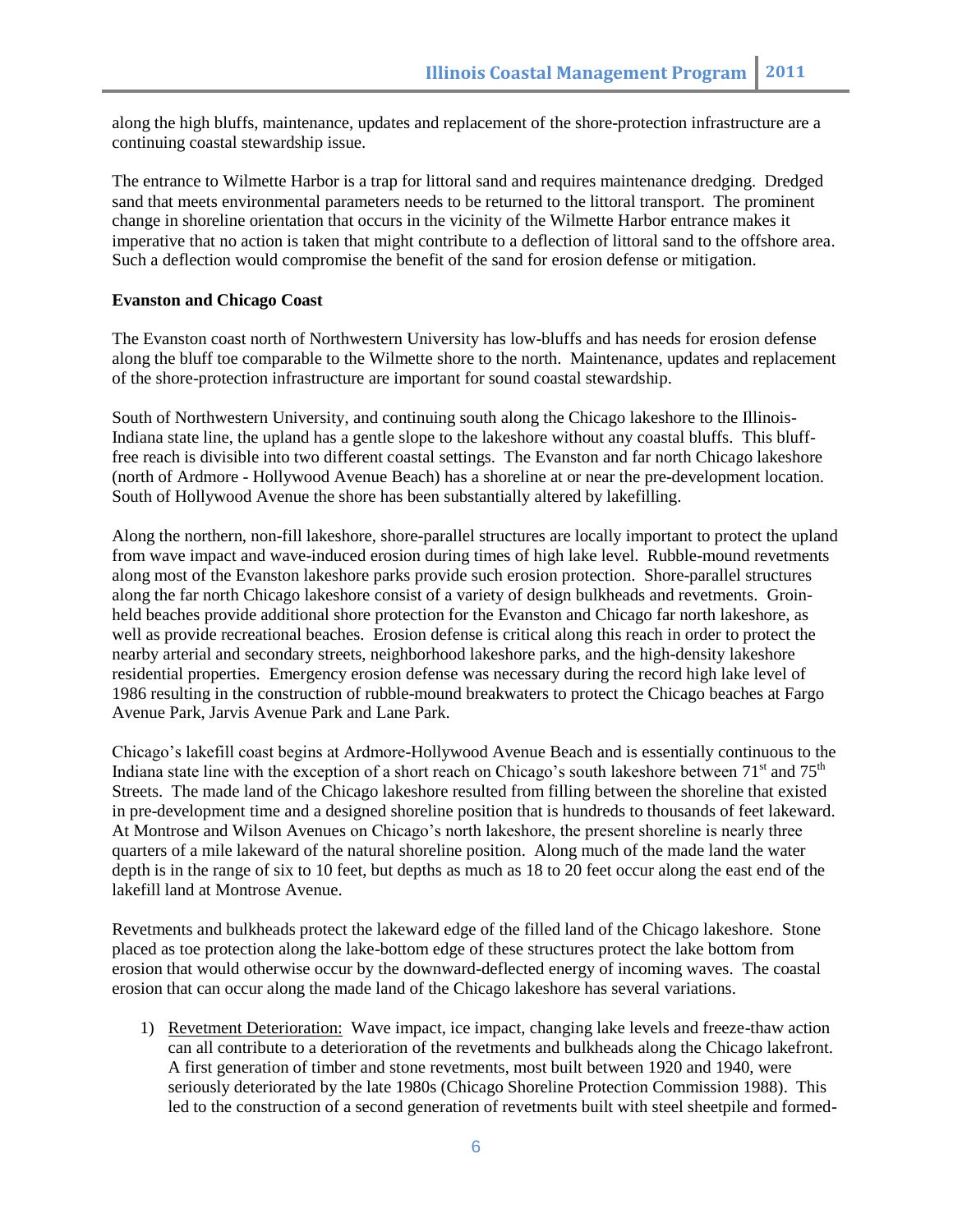in-place concrete. Maintenance and updating of the Chicago revetments are a necessary commitment in order to safeguard the made land that these structures hold and protect.

- 2) Erosion by Revetment Overtopping: Storm events during times of above-average lake level can result in waves breaking over the revetments and impacting the adjacent parkland. Damage to upland infrastructure (walkways, signage, *etc.*) can occur. Subsequent erosion mitigation may involve filling, regrading, and replanting vegetation.
- 3) Beach Erosion: All Chicago beaches have been built with some type of structure to retain beach sand such as groins (Hollywood Avenue or Montrose Avenue Beach), groins combined with submerged breakwaters (North Avenue or  $31<sup>st</sup>$  Street Beach), or simply a submerged breakwater  $(12<sup>th</sup> Street Beach)$ . The potential exists for sand loss during times of above average lake level. Beach nourishment may be a necessary mitigation over time.

The importance of maintaining the edge of the Chicago lakeshore filled land is critical for the erosion defense of the fill. The fill material is predominantly sand but includes clay (clayey till) (Chrzastowski 1991). This fill material can be readily eroded if subject to wave action. The edge of this filled lakeshore is the line of erosion defense for the diverse infrastructure of roadways, walkways, parkland and the varied public venues that occupy the made land.

## **Nearshore Lake Bottom (Lakebed Erosion)**

The nearshore is defined as the zone between the shoreline and an indefinite distance offshore beyond the surf zone. Along the Illinois coast, wave action and sediment transport can alter the bottom profile to a depth of about 18 feet. Thus the 18 foot depth is used as the limit of the nearshore zone. Because of lakelevel changes, the location of this depth contour is subject to change.

The process of lakebed erosion refers to the erosion of cohesive clays (glacial till) that forms the lakebed of the nearshore. These clays are typically overlain by sand that forms the lens of sand that extends from the beach and into the nearshore. If the sand cover is depleted, wave action can directly erode the till. Alternatively, wave action can move a thin layer of sand across the till and the abrasion can cause erosion. This erosion lowers the nearshore profile and thus creates deeper water closer to shore. This deeper water and steeper profile in turn makes the shore more vulnerable to wave attack and erosion. Lakebed erosion can also contribute to the undermining of shore structures.

Lakebed erosion is irreversible and, once it occurs, substantial volumes of material (sand and gravel) are needed to restore the lakebed profile to a pre-erosion profile. When lake levels rise, deeper water in the nearshore zone increases wave energy and accelerates erosion of beaches and adjacent bluff areas. The only effective way to manage lakebed erosion without resuming bluff erosion is to artificially maintain adequate supplies of protective littoral sediment within the nearshore zone, and/or armor the lakebed with cobbles or boulders to prevent erosion of the underlying cohesive clays.

## **Impact of Shore Protection on Nearshore Habitats**

Erosion-control and navigation structures alter the coastal processes that create and maintain the pattern and distribution of nearshore aquatic habitats. Loss of sand and gravel substrates can reduce potential spawning, nursery, and migratory fish habitats in nearshore areas (Goodyear *et al*. 1982). These structures also alter nearshore bathymetry and water circulation patterns, which may in turn affect water temperature, turbidity, productivity and prey availability, and the distribution of larval and juvenile fish.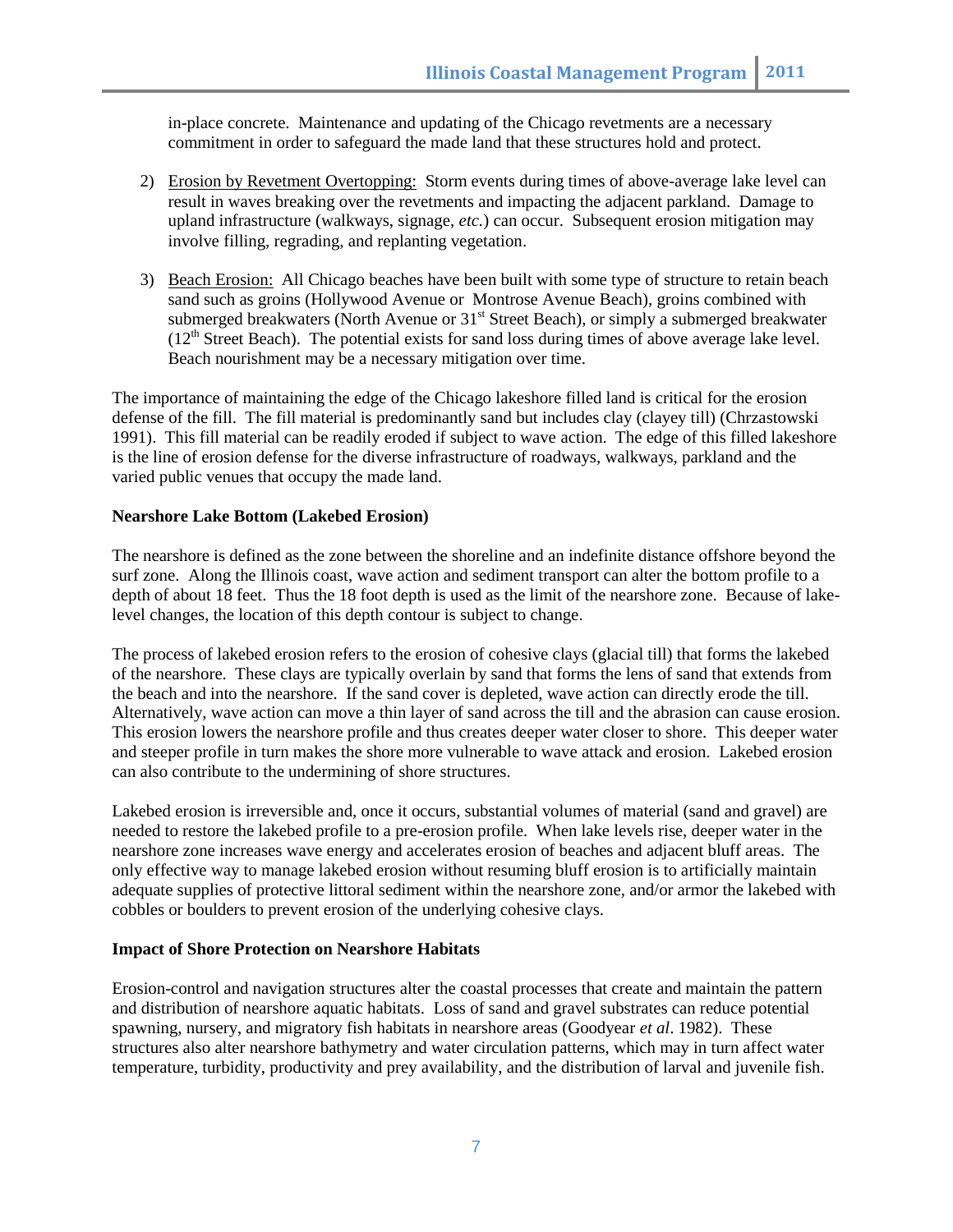Research is needed regarding the status of the nearshore habitat along the Illinois coast south of Waukegan, as well as research addressing the issue as to how human activity along this reach has potentially altered the once natural habitat. Extensive coastal engineering and loss of littoral sand suggests that the adjacent nearshore habitats are now much more coarse-grained and heterogeneous than would have naturally been present. One of the impacts of these changes in substrate is the rapid colonization and spread of aquatic invasive species (such as *dreissenids*) that have adversely impacted food web-dynamics and the Great Lakes ecosystem. It is only now recognized that many of the physical changes that have occurred in the nearshore zones of the Great Lakes have provided the opportunity for massive expansion of these invasive species along with significant associated ecological impacts (*e.g.,* Janssen, Berg and Lozano 2004; Meadows *et al.* 2005).

## **Perspectives on the Management of Illinois Coastal Erosion**

The high value of real estate will continue to be a prime reason why this shore will be defended. The ICMP provides an opportunity to do the needed evaluation, monitoring and planning related to the diverse erosion issues along the Illinois coast. The following series of focus items provide perspectives on how the management of Illinois coastal erosion can be perceived and addressed.

- 1) Erosion and Its Relationship to Lake Level: Coastal erosion along the Illinois coast occurs at all lake levels. Although high lake levels are times when erosion is perceived as most problematic, the erosion processes also continue during times of low lake levels. The focus of erosion simply shifts lakeward and impacts the nearshore lake bottom. Coastal erosion monitoring and mitigation should be ongoing management issues regardless of lake level.
- 2) Appreciation of the Erosional Natural State: Erosion dominated along the Illinois coastline in the natural state. Although some human activity has contributed to shore erosion, coastal engineering has also eliminated erosional trends such as bluff recession along the North Shore and long-term shoreline recession along nearly the entire Illinois coast except at Illinois Beach State Park. Because of the natural erosional trends along the Illinois coast, this coast will be perpetually dependent on coastal structures and/or artificial beach nourishment. However, wherever possible, both hard (structural) and soft (nourishment) solutions should be done in such ways to maintain or enhance habitat.
- 3) The Need for Erosion Defense: Prevention and remediation of shore erosion is a necessary management practice along the Illinois coast if the present shoreline is to be maintained. Both hard remedies (structures such as revetments, breakwaters, bulkheads, *etc.*) and soft remedies (beach nourishment) have a role in this erosion management. Shore-protection structures are an integral component of the Illinois coast and these need to be maintained, repaired, updated and augmented as needed.
- 4) Planning and Design of Shore Protection: To the greatest degree possible, new shore-protection structures built along the public lakeshore should be designed and built with maximum consideration of durability, public access, recreational applications and aesthetics. The Chicago lakeshore provides numerous examples of shore-protection structures that are functional, user friendly and a compliment to the lakeshore scenery. Shore-protection structures that are most desirable are ones that provide the needed shore protection while minimizing impacts to natural coastal processes, enhancing nearshore and coastal-margin habitat, and providing access to the water's edge. Shore-protection structures that are built along private property but extend onto the public-trust lake bottom need to clearly satisfy their purpose of erosion protection.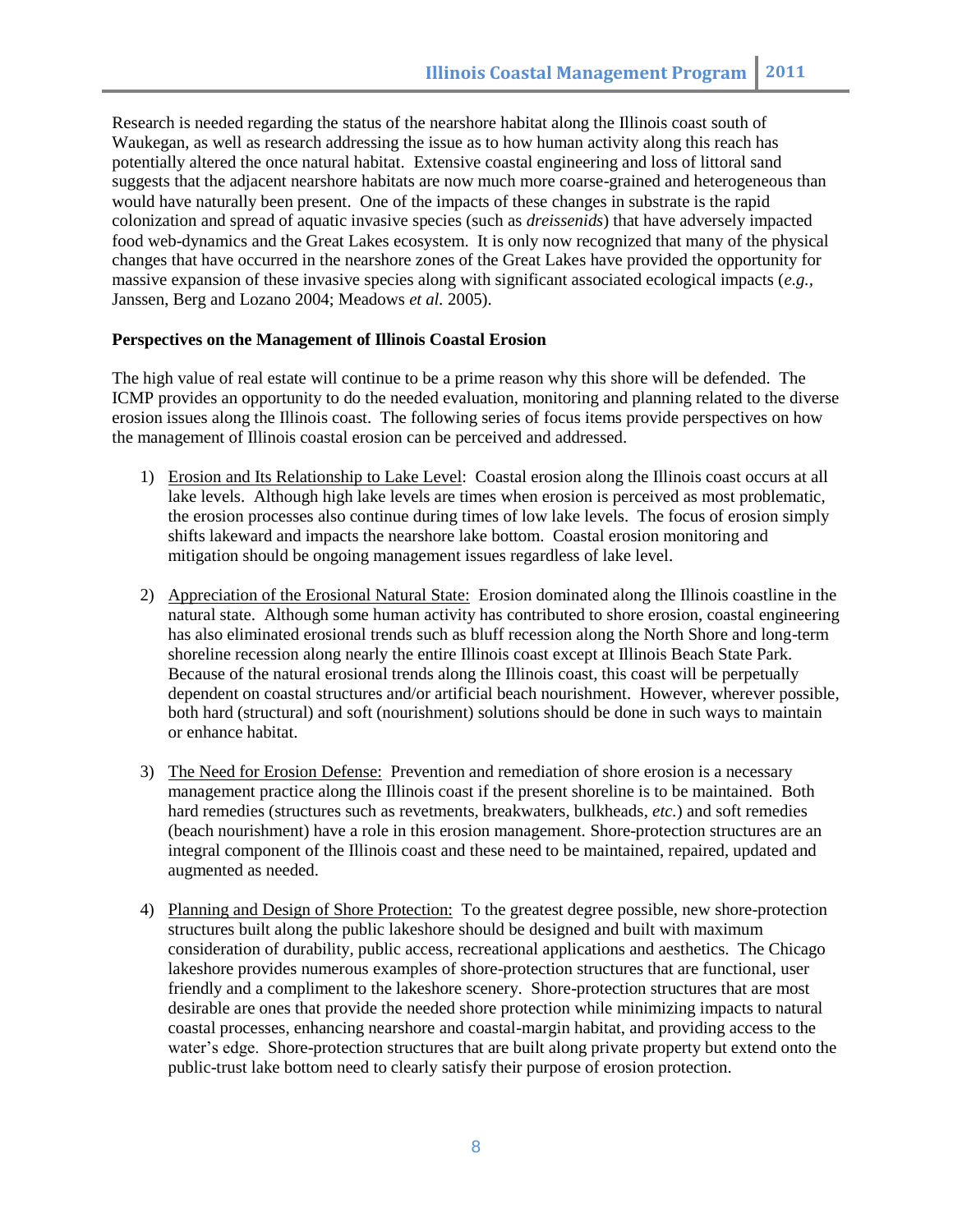- 5) Priority Erosion Concern: Shore erosion at Illinois Beach State Park should be the long-term priority for coastal-erosion management along the Illinois coast. The need for this focus relates to the intrinsic value of this unique coastal setting and habitat, the potential for sustained shore erosion along this state park shore, and the need to protect this public landscape for the enjoyment of future generations. Beach nourishment is the preferred erosion defense; use of structural measures should be minimized in order to preserve as much as possible a shore that is open, free and clear of shore structures.
- 6) Management of Dredged Sand: Sand dredged from harbor entrances or other areas where undesirable sand accretion occurs should be sand that is maintained within the littoral system. This can involve either placing the sand along the beaches or nearshore downdrift of the dredge area or, if conditions and management needs warrant, returning the sand to the beach or nearshore in the updrift direction and thus recycle the sand along a specific reach of shore.
- 7) Limited Reliance on Littoral Transport: Only Illinois Beach State Park should be a coastal reach along which erosion protection is dependent on a sustained supply and transport of littoral sand. This is needed to preserve the setting of this state park shore. This sand supply can be from beach nourishment and a sand recycling program of returning beach sand to the north end of the park after being captured at the south end of the park. The diminishing resource of littoral sand along the North Shore and the northern Chicago lakeshore requires that any location along this reach not be dependent on a sustained supply of littoral sand from the north.
- 8) Recognition of Chicago's Unique Coastal Setting: The maintenance and improvements to beaches and shore-protection structures along the lakeshore parkland in Chicago has special significance. This shoreline infrastructure provides erosion protection of made land, which in some locations can be readily lost to wave erosion if not protected. This shoreline infrastructure is also an urban recreational and aesthetic asset that annually benefits millions of users.
- 9) Lakebed Erosion: Lakebed erosion is an important coastal management issue that presents unique challenges. It occurs below water and thus it cannot be visibly evaluated and monitored. In addition, the erosion process may not be apparent until after adverse impacts occur. Maintaining a lakebed mapping and monitoring program would provide needed data to determine the extent, rate and trends of lakebed erosion along the Illinois coast and may also be a basis for mitigation.
- 10) Bluff Erosion: In order to stabilize the bluff slopes, erosion across the bluff face should be prevented or mitigated by using vegetation, appropriate grading, and proper management of surface water runoff. The natural erosional state of the bluff face prevented any extensive vegetation cover. Thus, there is no "native" bluff-face vegetation that can be employed, but plants best suited for the slope and soil conditions should be selected. Opportunities should be pursued that provide a vegetation stabilization of the slopes as well as provide habitat. A wellvegetated bluff slope is effective erosion prevention. Also effective is a bluff toe having a welldesigned and maintained revetment and/or a wide beach. Both high bluffs and low bluffs need protection along the bluff toe. Although erosion along the high bluffs can be visually impressive, the low bluffs can have a greater potential recession rate because less material needs to be removed per unit of bluffline recession (Jibson, Odum and Staude 1994).
- 11) Shore Erosion along Inland Waters: Coastal erosion management will primarily be concerned with the open-water Lake Michigan coast of Illinois, but there are other areas within the Illinois coastal management zone that also have potential issues related to shore erosion. These are the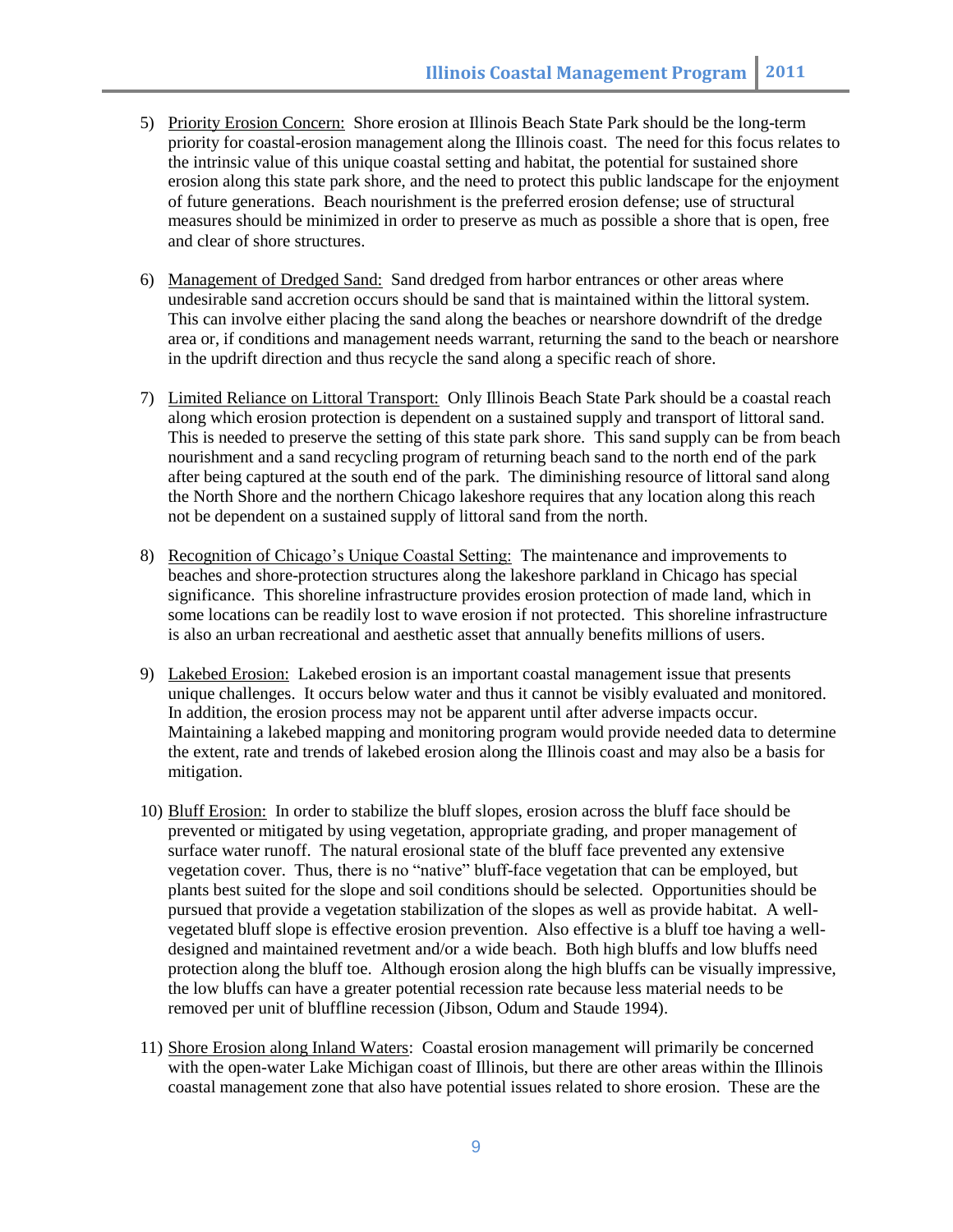land areas bordering the Inland Waterways, Chicago's small-boat harbors, the Calumet River, Lake Calumet, Wolf Lake and Powder Horn Lake.

12) Coastal Sand as a Limited Commodity: There are essentially no new sand supplies being provided to the Illinois coast. The once primary source of sand supply from bluff erosion has been eliminated; the volume of littoral sand coming south across the Illinois-Wisconsin state line has been substantially reduced. The need exists for conserving, recycling and enhancing the existing coastal sand resource.

## **Application of Coastal Management Program Funding**

The ICMP can assist in funding for erosion monitoring and evaluation that will provide the data needed for effective coastal zone planning and management. Five areas of coastal erosion study are particularly worthy of funding:

- From annual monitoring of physical characteristics along the entire Illinois coast, maintain a database of profile data, sand-thickness measurements and distribution maps, nearshore bathymetry, and coastal photography. Such a database will be a valuable planning tool for coastal management.
- Conduct annual monitoring of physical characteristics specifically focused on the coastal area of Illinois Beach State Park/North Point Marina and the neighboring coast southward to Waukegan Harbor. This coastal reach includes the most severe beach erosion along the Illinois coast and has the greatest need for the management of coastal sand.
- Establish and maintain a mapping program specifically to monitor lakebed erosion. This is  $\bullet$ primarily a North Shore issue, but can include the lake bottom off North Chicago and Waukegan south of Waukegan Harbor, and Chicago"s north lakeshore north of Hollywood Avenue. Lakebed erosion has the potential of being the future, long-term erosion issue along the Illinois coast.
- Support research to better understand the role of nearshore ice in Illinois coastal erosion.  $\bullet$ Previous studies of the dynamics of coastal ice along the Illinois coast have demonstrated that nearshore ice can contribute to erosion (Barnes *et. al* 1994). Ice can also contribute to the damage and deterioration of shore structures.
- Support periodic inventory of all shore-protection structures along the Illinois coast (public and  $\bullet$ private) to document structural integrity and effectiveness in erosion defense or in retaining beach sand.

#### **Summary**

The Illinois coast was predominantly an erosional coast in its natural setting. Since the late 1800s, various types of shore-protection structures (revetments, breakwaters, bulkheads, and groins) have reduced the degree and extent of coastal erosion. Shore-protection structures have an important role in erosion control along the Illinois coast. The planning, design and maintenance of these structures are critical to assure that they are effective and do not contribute to detrimental impacts.

Lakebed erosion is a process that can contribute to detrimental impacts along much of the northern half of the Illinois coast. Routine monitoring of lakebed erosion, monitoring of beach and shoreline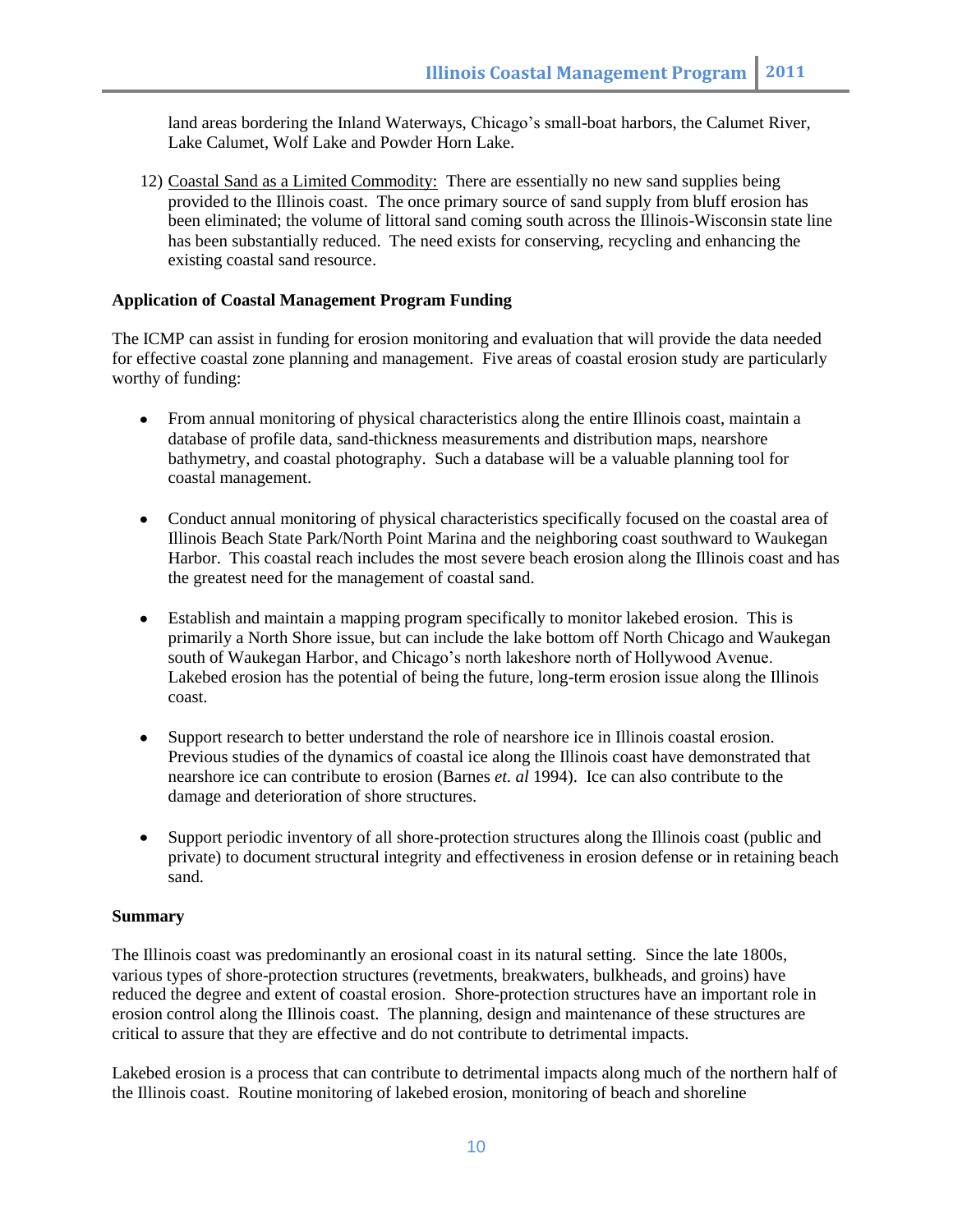characteristics, and inventories of shore-protection structures are all important planning and management tools for the stewardship of the Illinois coast.

The most severe shoreline recession along the Illinois coast occurs in the North Unit of Illinois Beach State Park. The South Unit of the state park has the potential of comparable severe erosion if this shore does not receive a supply of littoral sand from the north. Erosion management at the park should be the highest priority for Illinois coastal erosion management, and this will remain a high priority as long as it is desirable to maintain a shore with minimal or no shore-protection structures. In particular, the South Unit is the last remaining natural and near-natural coastal landscape along the Illinois coastline. This is a fragile and priceless coastal landscape that needs to be preserved for the benefit of future generations.

#### **References Cited**

Barnes, P. W., E. W. Kempema, E. Reimnitz, and M. McCormick, 1994, The influence of ice on southern Lake Michigan coastal erosion: Journal of Great Lakes Research, v. 20, no. 1, p. 179-195.

Chicago Shoreline Protection Commission, 1988, Recommendations for shoreline protection and recreational enhancement, final report: City of Chicago, Chicago, IL, 52 p. plus 7 appendices.

Chrzastowski, M. J., 1991, The building, deterioration and proposed rebuilding of the Chicago lakefront: Shore and Beach, v. 59, no. 2, April, p. 2-10.

Chrzastowski, M. J., T. A. Thompson and C. B. Trask, 1994, Coastal geomorphology and littoral-cell divisions along the Illinois-Indiana coast of Lake Michigan: Journal of Great Lakes Research, v. 20, no. 1, p. 27-43.

Chrzastowski, M. J. and C. B. Trask, 1995, Nearshore geology and geologic processes along the Illinois shore of Lake Michigan from Waukegan Harbor to Wilmette Harbor: Illinois State Geological Survey, Champaign, IL, Open-File Series 1995-10, 93 p.

Colman, S. M. and D. S. Foster, 1994, A sediment budget for southern Lake Michigan: source and sink models for different time intervals: Journal of Great Lakes Research, v. 20, no. 1, p. 215-228.

Dean, R. G. and P. A. Work, 1993, Interaction of navigational entrances with adjacent shorelines: Journal of Coastal Research, v. 18, p. 91-110.

Goodyear, C. D., T. A. Edsall, D. M. Ormsby-Dempsey, G. D. Moss, and P. E. Polanski, 1982, Atlas of spawning and nursery areas of Great Lakes fishes: U.S. Fish and Wildlife Service, Report FWS/OBS-82/52, Volumes 1-14, Washington, DC.

Illinois Department of Natural Resources, 2001, Long-term coastal stewardship for the IDNR shore of Lake Michigan at North Point Marina and Illinois Beach State Park: IDNR Task Force for Coastal Stewardship, Springfield, IL, 34 p. unpublished.

Illinois Division of Waterways, 1958, Interim report for erosion control Illinois shore of Lake Michigan: State of Illinois, Department of Public Works and Buildings, Division of Waterways, Springfield, IL, 108 p. plus 13 exhibits.

Janssen, J. J., M. B. Berg, and S. J. Lozano, 2004, Submerged terra incognita: Lake Michigan"s abundant but unknown rocky zones: in T. Edsall and M. Munawar (eds.), The State of Lake Michigan: Ecology,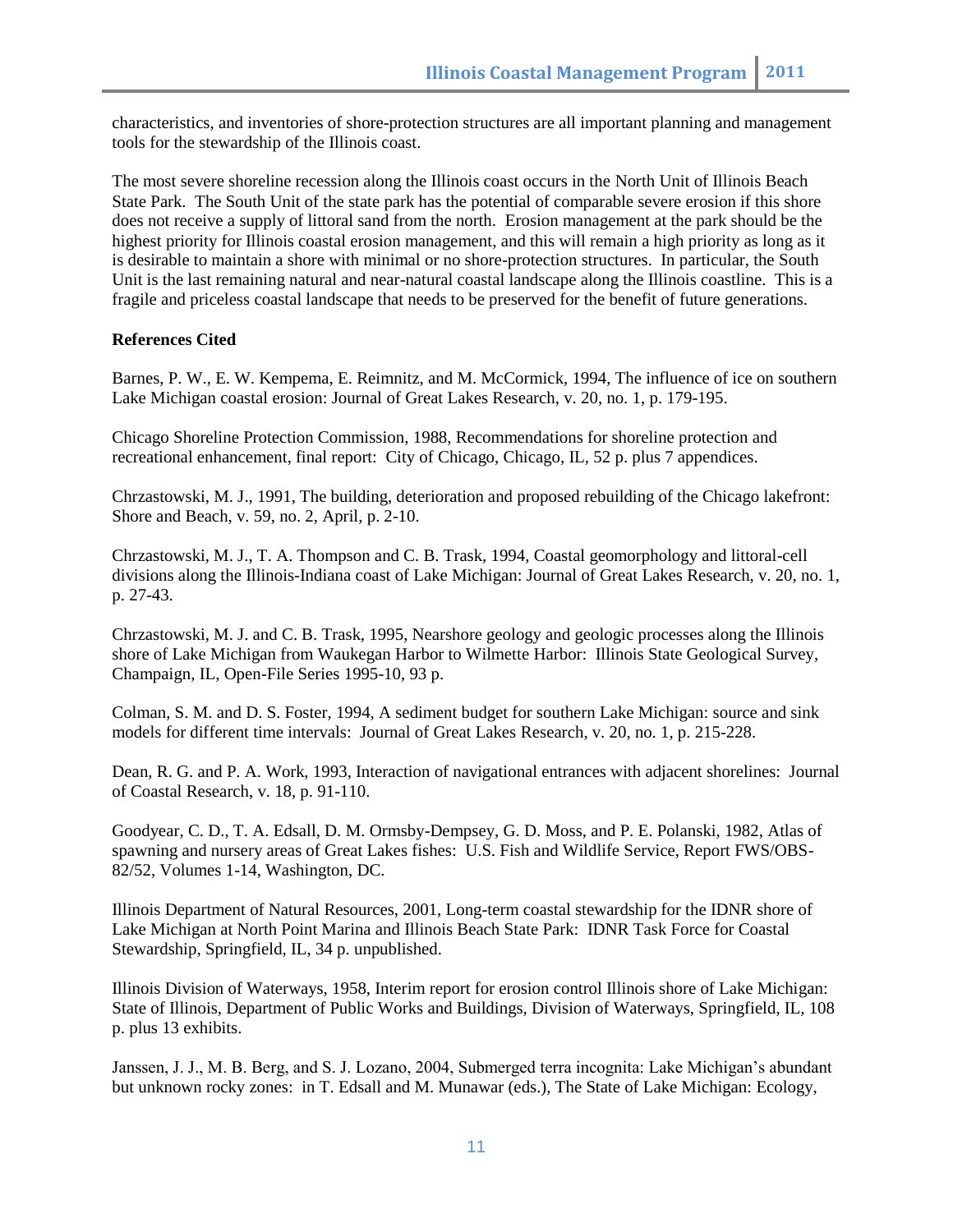Health, and Management*,* Ecovision World Management Series, Aquatic Ecosystem Health and Management Society.

Jennings, J. R., 1990, 150 year erosion history of a beach ridge and dune plain on the Illinois Lake Michigan shore: Programs with Abstracts,  $33<sup>rd</sup>$  Conference on Great Lakes Research, International Association of Great Lakes Research, Ann Arbor, MI, p. 67.

Jibson, R. W., J. K. Odum, and J. M. Staude, 1994, Rates and processes of bluff recession along the Lake Michigan shoreline of Illinois: Journal of Great Lakes Research, v. 20, no. 1, p. 135-152.

Keefe, R. D., 2002, Performance of shore protection structures on the Illinois shore of Lake Michigan in the context of coastal evolution: Northeastern Illinois University, Department of Earth Science, unpublished M.S. thesis, Chicago, IL, 57 p.

Komar, P. D., 1976, Beach Processes and Sedimentation: Prentice-Hall, Englewood Cliffs, NJ, 429 p.

Kraus, N. C., 1988, The effects of seawalls on the beach: extended literature review: Journal of Coastal Research, Special Issue No. 4, p.1-28.

Meadows, G. A., S. D. Mackey, R. R. Goforth, D. M. Mickelson, T. B. Edil, J. A. Fuller, D. E. Guy Jr., L. A. Meadows, E. Brown, S. M. Carman, and D. L. Liebenthal, 2005, Cumulative Habitat Impacts of Nearshore Engineering: in S. D. Mackey and R. R. Gorforth (eds.) Nearshore and Coastal Habitats of the Laurentian Great Lakes, Journal of Great Lakes Research, v. 31, Supplement 1, p. 90-112.

Nairn, R. B., and L. E. Parson, 1995, Coastal Evolution Downdrift of St. Joseph Harbor on Lake Michigan, in Proceedings of Coastal Dynamics "95, American Society Civil Engineers, Washington, DC, p. 903-914.

Nairn, R. B., and D. Willis, 2002, Erosion, Transport, and Deposition of Cohesive Sediments, in T. Walton (ed.), Coastal Engineering Manual, Part III, Coastal Sediment Processes, Chapter III-5, Engineer Manual 1110-2-1100, U.S. Army Corps of Engineers, Washington, DC.

O"Brien, M. P. and J. W. Johnson, 1980, Structures and sandy beaches: in Proceedings of Coastal Zone "80, v. IV, American Society Civil Engineers, Washington, DC, p. 2718-2740.

Parson, L. E., A. Morang, and R. B. Nairn, 1996, Geologic effects on behavior of beach fill and shoreline stability for southeast Lake Michigan: Technical Report CERC-96-10, U.S. Army Corps of Engineers Waterways Experiment Station, Vicksburg, MS.

Rosenbaum, J. G., 1981, Early problems with littoral drift at shoreline harbors on the Great Lakes: Wisconsin Academy of Sciences, Arts and Letters, v. 69, p. 121-134.

Shabica, C., J. Meshberg, R. Keefe, and R. Georges, 2004, Evaluation and performance of groins on a sediment starved coast: the Illinois shore of Lake Michigan north of Chicago, 1880-2000: Journal of Coastal Research, Special Issue No. 33, N. C. Kraus and K. L. Rankin (eds.), Functioning and Design of Coastal Groins: The Interaction of Groins and the Beach – Process and Planning, p. 39-56.

Shabica, C. W. and F. A. Pranschke, 1994, Survey of littoral drift sand deposits along the Illinois and Indiana shores of Lake Michigan: Journal of Great Lakes Research, v. 20, no. 1, p. 61-72.